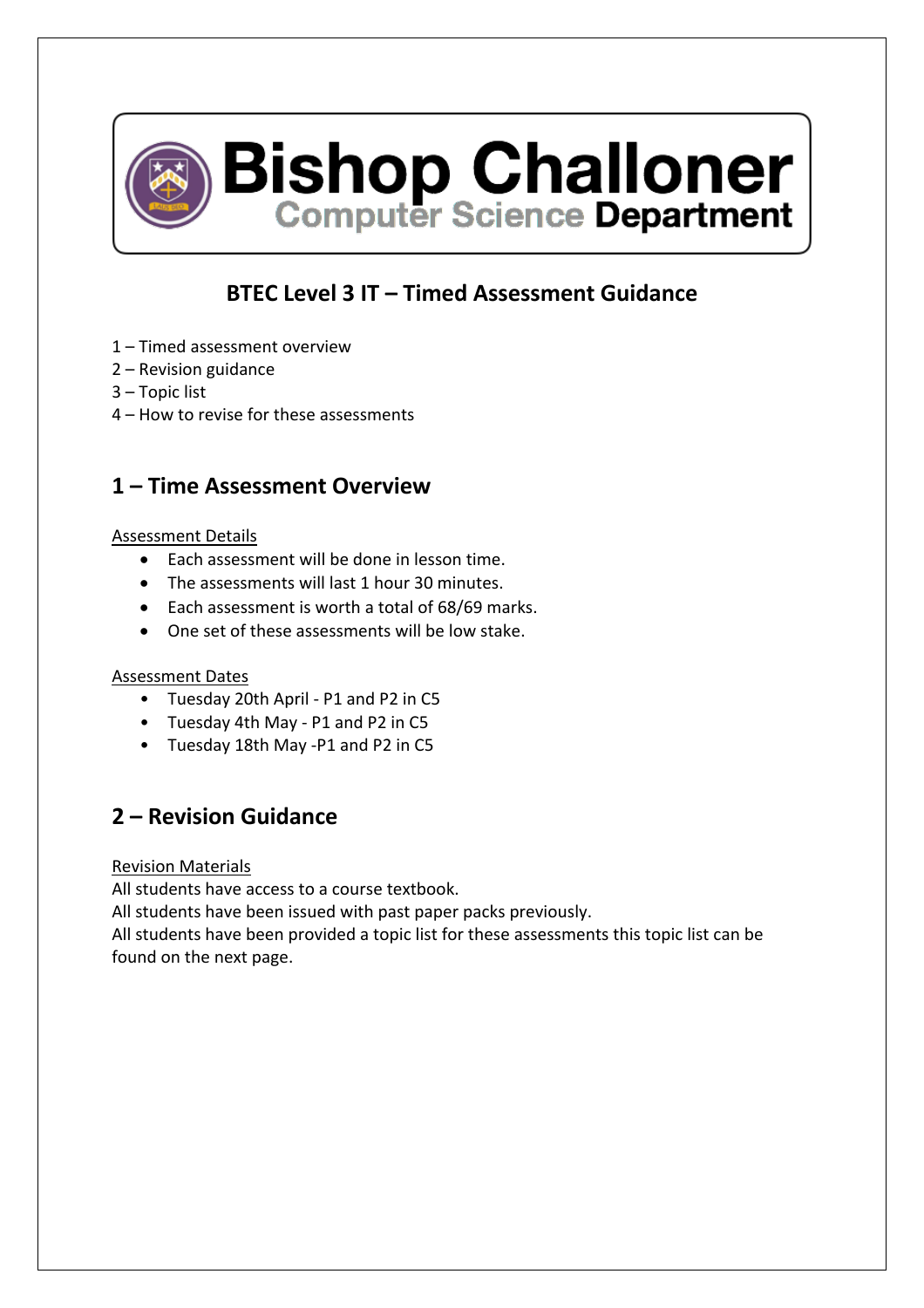# **3 – Topic List**

# **Year 13 ICT Timed Assessments Topic List**

| Paper 1                                                                                                                                                                                                                                                                                                                                                                       | Paper 2                                                                                                                                                                                                                                                                                                                                                                                                                                        | Paper 3                                                                                                                                                                                                                                                                                                                                                                                           |
|-------------------------------------------------------------------------------------------------------------------------------------------------------------------------------------------------------------------------------------------------------------------------------------------------------------------------------------------------------------------------------|------------------------------------------------------------------------------------------------------------------------------------------------------------------------------------------------------------------------------------------------------------------------------------------------------------------------------------------------------------------------------------------------------------------------------------------------|---------------------------------------------------------------------------------------------------------------------------------------------------------------------------------------------------------------------------------------------------------------------------------------------------------------------------------------------------------------------------------------------------|
| Tuesday 20 <sup>th</sup> April P1 and P2 – C5                                                                                                                                                                                                                                                                                                                                 | Tuesday $4^{th}$ May P1 and P2 – C5                                                                                                                                                                                                                                                                                                                                                                                                            | Tuesday $18^{th}$ May P1 and P2 – C5                                                                                                                                                                                                                                                                                                                                                              |
| Topics on this paper<br>Types of networks – wired, wireless,<br><b>PAN</b><br>Utility Programs and their purpose<br>Open-source vs Proprietary<br>Factors to consider when working<br>remotely<br>User interfaces - GUI, CMD Line<br>Interface<br>Types of operating systems<br>Threats to computers<br>Cloud based storage<br><b>Health and Safety</b><br>Online communities | Topics on this paper<br>Security concerns around old devices<br>$\bullet$<br>Open-source software<br>$\bullet$<br>User interfaces and factors of<br>$\bullet$<br>Business use of social media<br>$\bullet$<br>File formats<br>$\bullet$<br>Validation and Verification<br>$\bullet$<br>Threats to data<br>$\bullet$<br>Factors to consider when moving to<br>$\bullet$<br>an online only platform<br>Security of personal devices<br>$\bullet$ | Topics on this paper<br><b>VPN</b><br>$\bullet$<br>Connectivity issues<br>Password security<br>$\bullet$<br>Peripheral devices<br>$\bullet$<br>Factors to consider with upgrades<br>$\bullet$<br><b>Accessibility Features</b><br>٠<br>Validation / Verification<br>$\bullet$<br>Factors of online systems<br>$\bullet$<br>Digital Divide<br>User Interface<br>$\bullet$<br>Phishing<br>$\bullet$ |